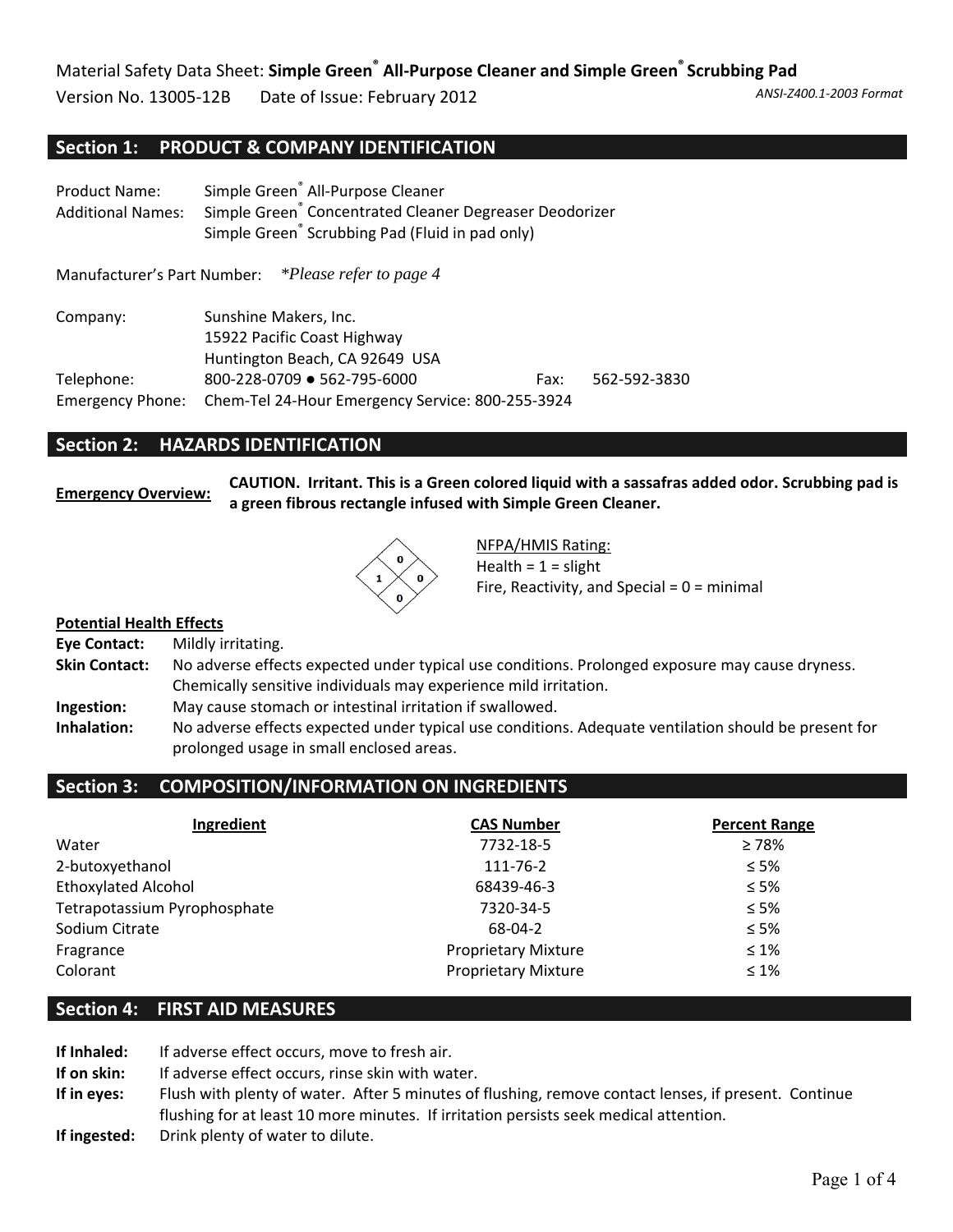Version No. 13005‐12B Date of Issue: February 2012 *ANSI‐Z400.1‐2003 Format*

## **Section 5: FIRE FIGHTING MEASURES**

| This formula is stable, non-flammable, and will not burn. No special procedures necessary |                                                                                              |  |  |  |
|-------------------------------------------------------------------------------------------|----------------------------------------------------------------------------------------------|--|--|--|
| Flammability:                                                                             | Non-flammable                                                                                |  |  |  |
| <b>Flash Point:</b>                                                                       | Non-flammable                                                                                |  |  |  |
| <b>Suitable Extinguishing Media:</b>                                                      | Use Dry chemical, CO2, water spray or "alcohol" foam.                                        |  |  |  |
| <b>Extinguishing Media to Avoid</b>                                                       | High volume jet water.                                                                       |  |  |  |
| <b>Special Exposure Hazards:</b>                                                          | In event of fire created carbon oxides, oxides of phosphorus may be formed.                  |  |  |  |
| <b>Special Protective Equipment:</b>                                                      | Wear positive pressure self-contained breathing apparatus; Wear full protective<br>clothing. |  |  |  |

## **Section 6: ACCIDENTAL RELEASE MEASURES**

**Personal Precautions:** See section 8 – personal protection.

**Environmental Precautions:** Do not allow into open waterways and ground water systems.

**Method for Clean Up:** Dilute with water and rinse into sanitary sewer system or soak up with inert absorbent material.

## **Section 7: HANDLING AND STORAGE**

**Handling:** Keep container tightly closed. Ensure adequate ventilation. Keep out of reach of children.

**Storage:** Keep in cool dry area.

## **Section 8: EXPOSURE CONTROLS / PERSONAL PROTECTION**

2-butoxyethanol  $TWA 50 ppm (240 mg/m<sup>3</sup>)$ Tetrapotassium Pyrophosphate  $5 \text{ mg/m}^3$ 

**Exposure Limit Values:** The Company of the Company of Company of Company of Company of ACGIH TLV

)  $20$  ppm (97 mg/m $^3$ )

### **Exposure Controls:**

Eye Contact: Use protective glasses if splashing or spray‐back is likely.

Respiratory: Use in well ventilated areas.

Skin Contact: Prolonged exposure or dermal sensitive individuals should use protective gloves.

## **Section 9: PHYSICAL AND CHEMICAL PROPERTIES**

| Green Liquid<br>Appearance:                    |                                           | <b>Vapor Pressure:</b> |                          | 18 mmHg @20°C; 23.5 mmHg @26°C         |            |
|------------------------------------------------|-------------------------------------------|------------------------|--------------------------|----------------------------------------|------------|
| Odor:                                          | Added Sassafras odor<br>Density:          |                        | $8.5$ lb/gal;            |                                        |            |
| <b>Specific Gravity:</b>                       | $1.010 \pm 0.010$                         |                        | <b>Water Solubility:</b> | 100%                                   |            |
| pH:                                            | $9.5 \pm 0.5$                             |                        |                          | <b>VOC composite Partial Pressure:</b> | <b>TBD</b> |
| <b>Boiling Point:</b>                          | $^{\circ}210^{\circ}$ F (98 $^{\circ}$ C) | VOC:                   | CARB Method 310          |                                        | 3.8%       |
| <b>Freezing Point:</b>                         | $\sim$ 32°F (0 °C)                        |                        |                          | <b>SCAQMD Method 313</b>               | 2.8%       |
| <b>Nutrient Content:</b><br>Phosphorous: 0.28% |                                           | Sulfur: ~180 ppm       |                          |                                        |            |
|                                                | Chloride: ~110 ppm                        |                        | Fluorine: ~90 ppm        |                                        |            |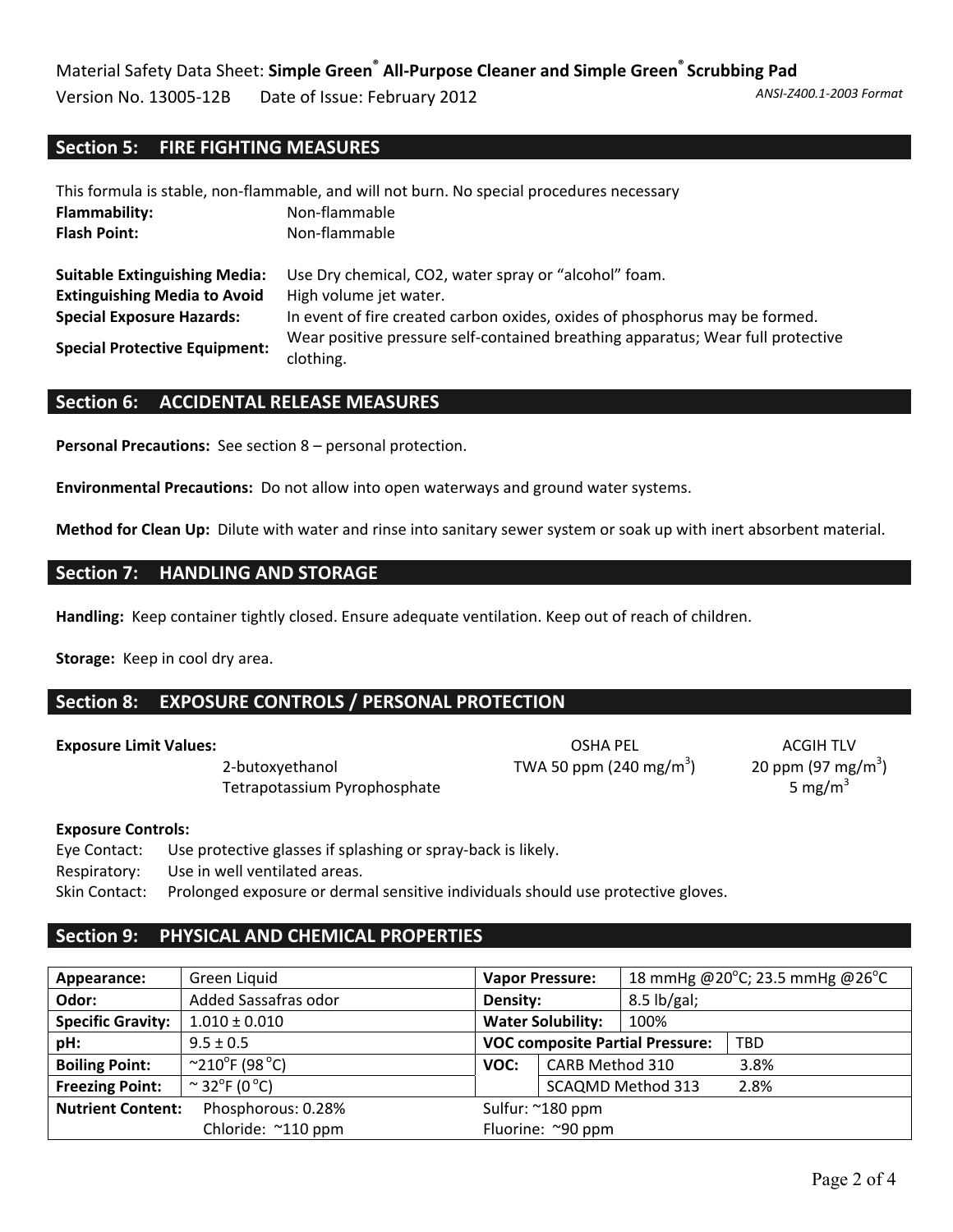# Material Safety Data Sheet: **Simple Green® All‐Purpose Cleaner and Simple Green® Scrubbing Pad**

Version No. 13005‐12B Date of Issue: February 2012 *ANSI‐Z400.1‐2003 Format*

## **Section 10: STABILITY AND REACTIVITY**

Stability: Stable Materials to Avoid: None known Hazardous Decomposition Products: Normal products of combustion ‐ CO, CO2; Oxides of Phosphorous may occur.

## **Section 11: TOXICOLOGICAL INFORMATION**

Acute Toxicity: Oral  $LD_{50}$  (rat)  $>$  5 g/kg body weight Dermal  $LD_{50}$  (rabbit)  $>$  5 g/kg body weight Toxicity calculated from ingredients using OECD SERIES ON TESTING AND ASSESSMENT Number 33

Carcinogens: No ingredients are listed by OSHA, IARC, or NTP as known or suspected carcinogens.

## **Section 12: ECOLOGICAL INFORMATION**

| Hazard to wild mammals:      | Low, based on toxicology profile                        |
|------------------------------|---------------------------------------------------------|
| Hazard to avian species:     | Low, based on toxicology profile                        |
| Hazard to aquatic organisms: | Low, based on toxicology profile                        |
| Chemical Fate Information:   | Readily Biodegradable per OECD 301D, Closed Bottle Test |

## **Section 13: DISPOSAL CONSIDERATIONS**

Appropriate Method for Disposal:

| Unused Product:          | *Dilute with water to use concentration and dispose by sanitary sewer.                                                                                               |
|--------------------------|----------------------------------------------------------------------------------------------------------------------------------------------------------------------|
| Used Product:            | *This product can enter into clarifiers and oil/water separators. Used product may be<br>hazardous depending on the cleaning application and resulting contaminants. |
| <b>Empty Containers:</b> | *Triple-rinse with water and offer for recycling if available in your area. Otherwise,<br>dispose as non-hazardous waste.                                            |

\*Dispose of used or unused product, and empty containers in accordance with the local, State, Provincial, and Federal regulations for your location. Never dispose of used degreasing rinsates into lakes, streams, and open bodies of water or storm drains.

## **Section 14: TRANSPORT INFORMATION**

|                              | U.S. Department of Transportation (DOT) / Canadian TDG: Not Regulated |                                                   |                           |
|------------------------------|-----------------------------------------------------------------------|---------------------------------------------------|---------------------------|
| IMO / IDMG:                  | Not classified as Dangerous                                           |                                                   |                           |
| ICAO/ IATA:                  | Not classified as Dangerous                                           |                                                   |                           |
| ADR/RID:                     | Not classified as Dangerous                                           |                                                   |                           |
| U.N. Number<br>Hazard Class: | Not Required<br>Non-Hazardous                                         | <b>Proper Shipping Name:</b><br>Marine Pollutant: | <b>Detergent Solution</b> |
|                              |                                                                       |                                                   | No.                       |